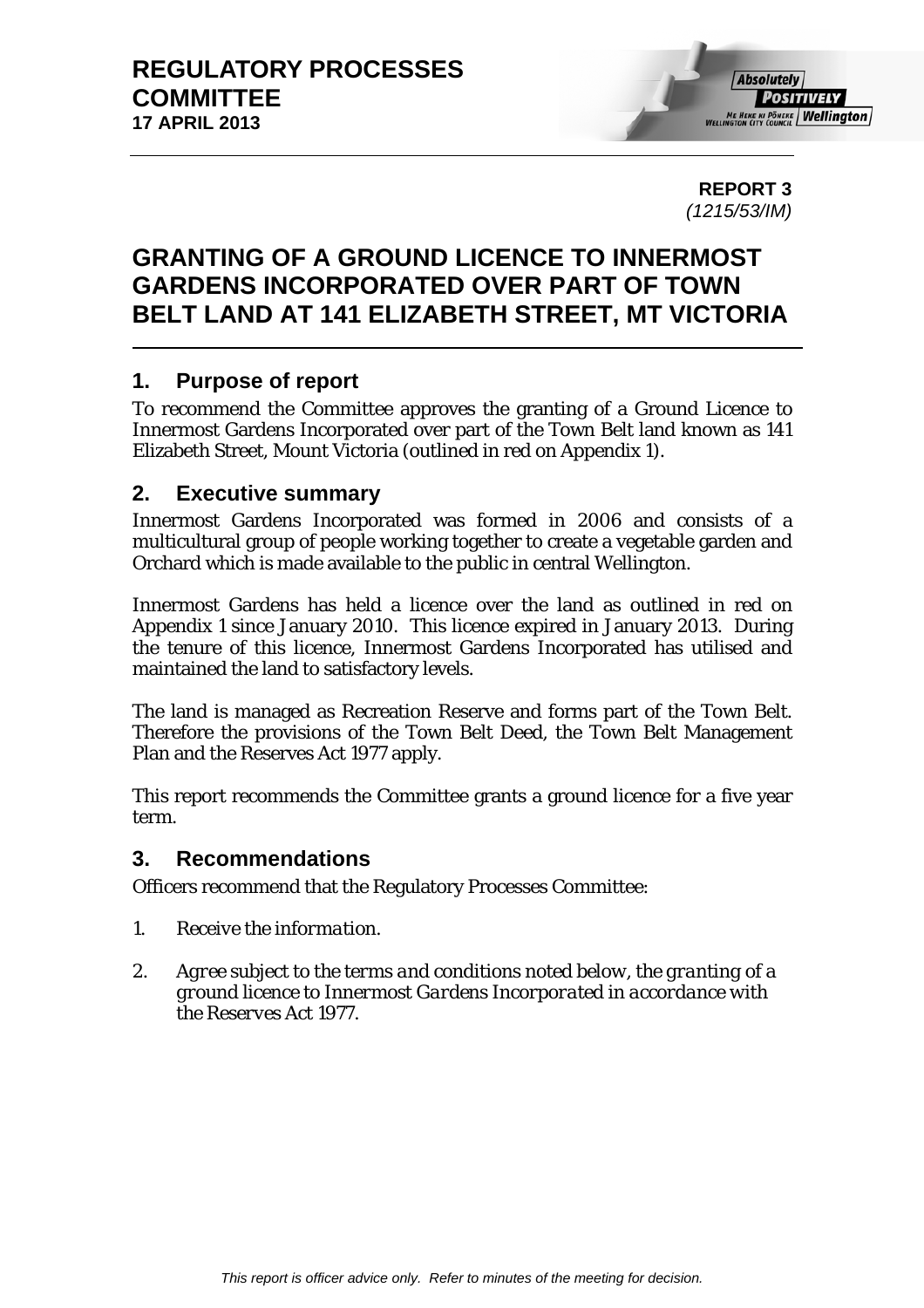- *3. Note that the terms of the licence are as follows: Location: Part of the land known as 141 Elizabeth Street, Mount Victoria (outlined in red on Appendix 1) Term: Five years Annual Licence Fee: \$225.00 per annum plus GST Special Conditions: Wellington City Council to pay up to \$300.00 per annum (exclusive of GST) of the metered water. Innermost Gardens Incorporated will pay metered water charges above \$300.00 per annum (exclusive of GST).*
- *4. Note that any approval to grant the licence is conditional on:* 
	- *(i) appropriate consultation with Iwi, Friends of the Town Belt and Action for the Environment being completed;*
	- *(ii) the licence being publicly notified in accordance with section 119 and 120 of the Reserves Act 1977;*
	- *(iii) there being no sustained objections resulting from the abovementioned consultation or notification; and*
	- *(iv) the legal and advertising costs associated with preparing the licence is met by Innermost Gardens Incorporated.*
- *5. Agree that Council officers will finalise and negotiate the licence details.*

### **4. Background**

Innermost Gardens Incorporated (Group) was formed in 2006 and has held a licence over the Town belt land at 141 Elizabeth Street, Mt Victoria (outlined in red on Appendix 1) since January 2010.

The Group has created 18 raised beds which include kid's beds for the local primary school and a community orchard. A compost system has also been installed on the land. The Group has created a path and placed seating areas on the land to enable people to walk through and enjoy the site.

Currently the group is in the process of remediating the Southern field of an insecticide which inhibits the Group from growing more organic gardens.

The Group has twelve committed members, a large number of the community using the compost bin on the land, 20 people on the Group's watering roster, and five people on the coffee husk collection roster. The Group has a mailing list of 260 people who often attend the Groups community events, workshops and gardening days.

The Group intends on working with local community organisations and making the land available to them. The Group has secured a grant from the Tindall foundation in order to assist them with this.

The land is managed as Recreation Reserve and forms part of the Town Belt. Therefore the provisions of the Town Belt Deed, the Town Belt Management Plan and the Reserves Act 1977 (Reserves Act) apply.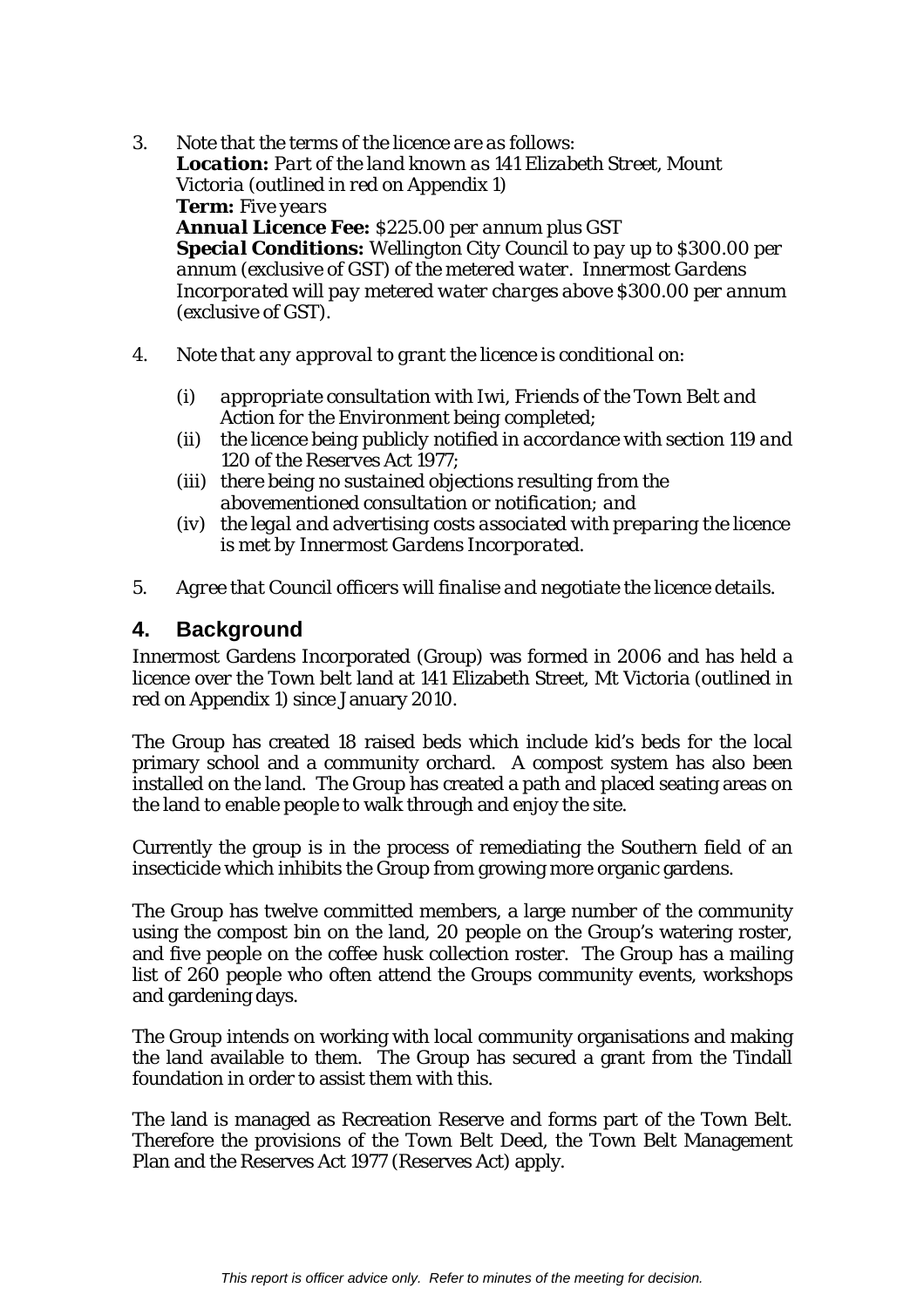The licensed area is 249m² and is legally described as Part Lot 1, Deposited Plan 33290 and is contained in Computer Freehold Register WN10A/1025.

# **5. Considerations when assessing a new licence**

### *5.1 Leases Policy for Community and Recreation Groups*

An application for a licence is made under the Council's Leases Policy for Community and Recreation Groups (Leases Policy) and is subject to assessment under its criteria.

Appendix one of the Leases Policy requires officers to assess new licence applications against the following criteria:

- strategic fit:
- activity sustainability;
- financial sustainability;
- optimal use of resources;
- **•** environmental impact;
- a demonstrated need from the community; and
- the need for a licence.

An assessment of the Group and how it fits within these criteria is outlined in section 6.

The granting of a licence to the Group is consistent with the provisions of the Council's Leases Policy.

### *5.2 Legislation*

The land is held subject to the Town Belt Deed and Basin Reserve Deed of 1873 (Deed) and managed in accordance with the Reserves Act.

The Wellington Town Belt was vested in the Council by the Deed which remains the governing authority by which the Council controls the Town Belt. The Deed provided for the Town Belt land to be kept forever 'as a public recreation ground for the inhabitants of the city of Wellington'.

Sections 119 and 120 of the Reserves Act set out the requirement for public notification of any licence on reserve land. The granting of the licence is subject to there being no sustained objections from any party.

# **6. Discussion**

### *6.1 Assessment*

The proposed licence for the Group has been assessed against the criteria set out in the Leases Policy.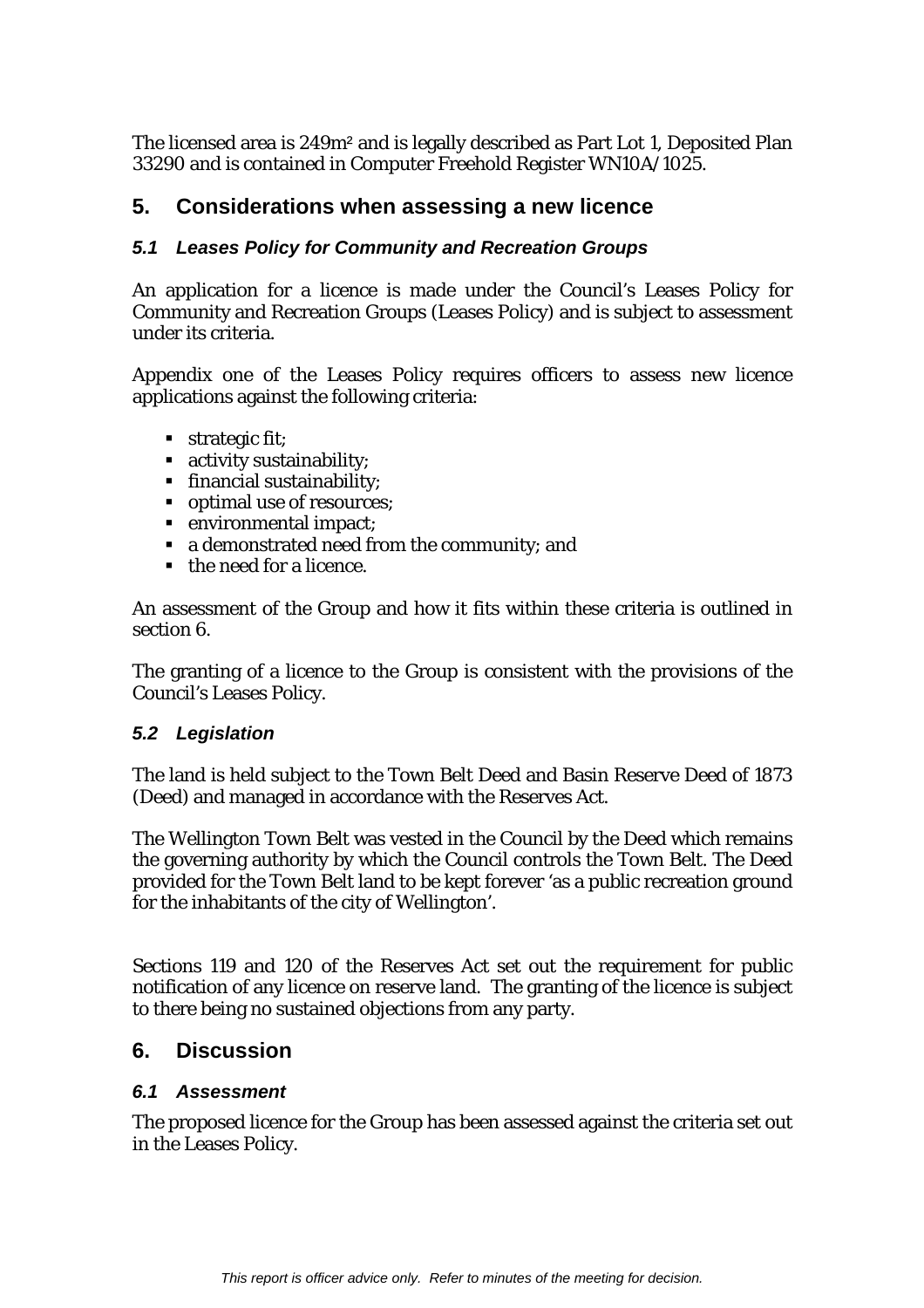Please see a summary of this assessment below:

| <b>Criteria</b>                                                                  |                                                   | <b>Assessment</b>                                                                                                                                                                                                            |
|----------------------------------------------------------------------------------|---------------------------------------------------|------------------------------------------------------------------------------------------------------------------------------------------------------------------------------------------------------------------------------|
| <b>Strategic Fit</b>                                                             | <b>Social &amp; Recreation</b><br><b>Strategy</b> | Group's<br>activities<br>The<br>are<br>consistent with other permitted<br>activities on Town Belt land and<br>the<br>satisfy<br>οf<br>criteria<br>recreational/community use.                                                |
| <b>Activity</b><br><b>Sustainability</b>                                         | <b>Membership</b>                                 | The Group has twelve committed<br>members, a large number of the<br>community using the compost bin<br>on the land, 20 people on the<br>Group's watering roster, and five<br>people on the coffee husk collection<br>roster. |
|                                                                                  | <b>Financial Position</b>                         | The Club's financial position is<br>satisfactory.                                                                                                                                                                            |
| <b>Use of Resources</b>                                                          | <b>Land Utilisation</b>                           | The Group has utilised the land<br>sufficiently<br>and<br>intends<br>on<br>increasing utilisation by working<br>local<br>with<br>community<br>organisations which will allow<br>these organisations to access the<br>land.   |
| <b>Environmental</b><br><b>Impact</b>                                            | <b>Location</b>                                   | The activity does not have the<br>potential to adversely affect open<br>space values.                                                                                                                                        |
| <b>Demonstrated</b><br><b>Need &amp; Support</b><br>from the<br><b>Community</b> | <b>People</b>                                     | The Group has a mailing list of 260<br>people who often attend the<br>Groups<br>community<br>events,<br>workshops and gardening days.                                                                                        |
| <b>Need for a Licence</b>                                                        | <b>Capability</b>                                 | licence is the<br>A<br>appropriate<br>instrument to use as the Group will<br>not have exclusive use of the land.                                                                                                             |

### *6.2 Licence Fee*

The annual licence fee is in line with what is charged to Groups who maintain community gardens and orchards on Council owned land and Town Belt land. The annual licence fee has been assessed at \$225.00 per annum plus GST.

### *6.3 Tenure*

The Town Belt Management Plan allows for leases on Town Belt land for a term of up to 10 years. Officers propose granting a term of five years to ensure that optimal use and community benefit is derived from the Group having a licence over the land.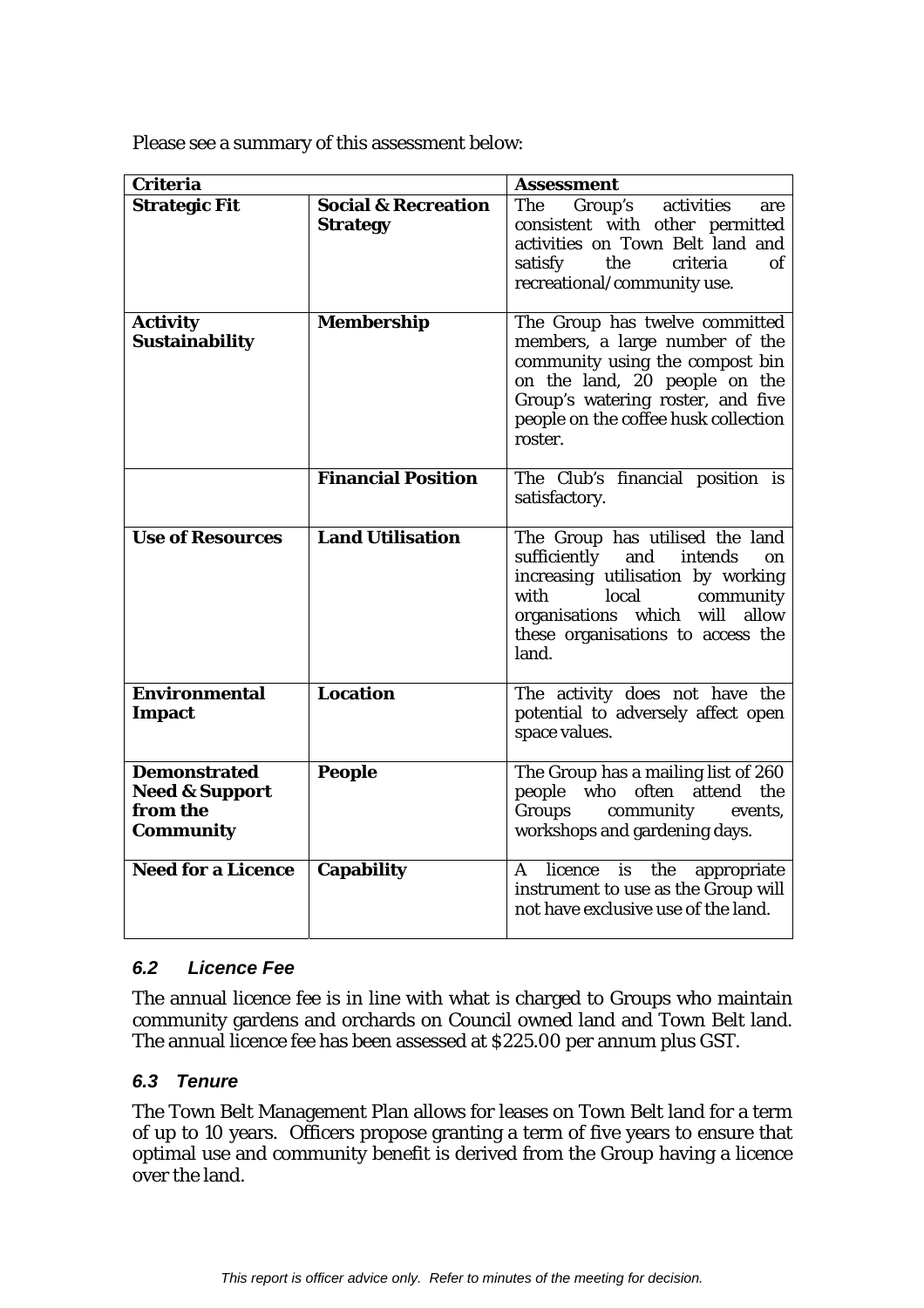# **7. Conclusion**

Innermost Gardens Incorporated has demonstrated that it is a good fit with the Council's strategic direction and existing policies. The Group's proposed utilisation levels of the land are satisfactory. The Group's financial position will enable it to fulfil its obligations under the licence.

Council officers recommend that the Regulatory Processes Committee approves the granting of a ground licence to Innermost Gardens Incorporated.

Contact Officer: *Hanita Shantilal, Senior Property Advisor, Property Services and Myfanwy Emeny, Manager Community Engagement and Reserves, Parks and Gardens*